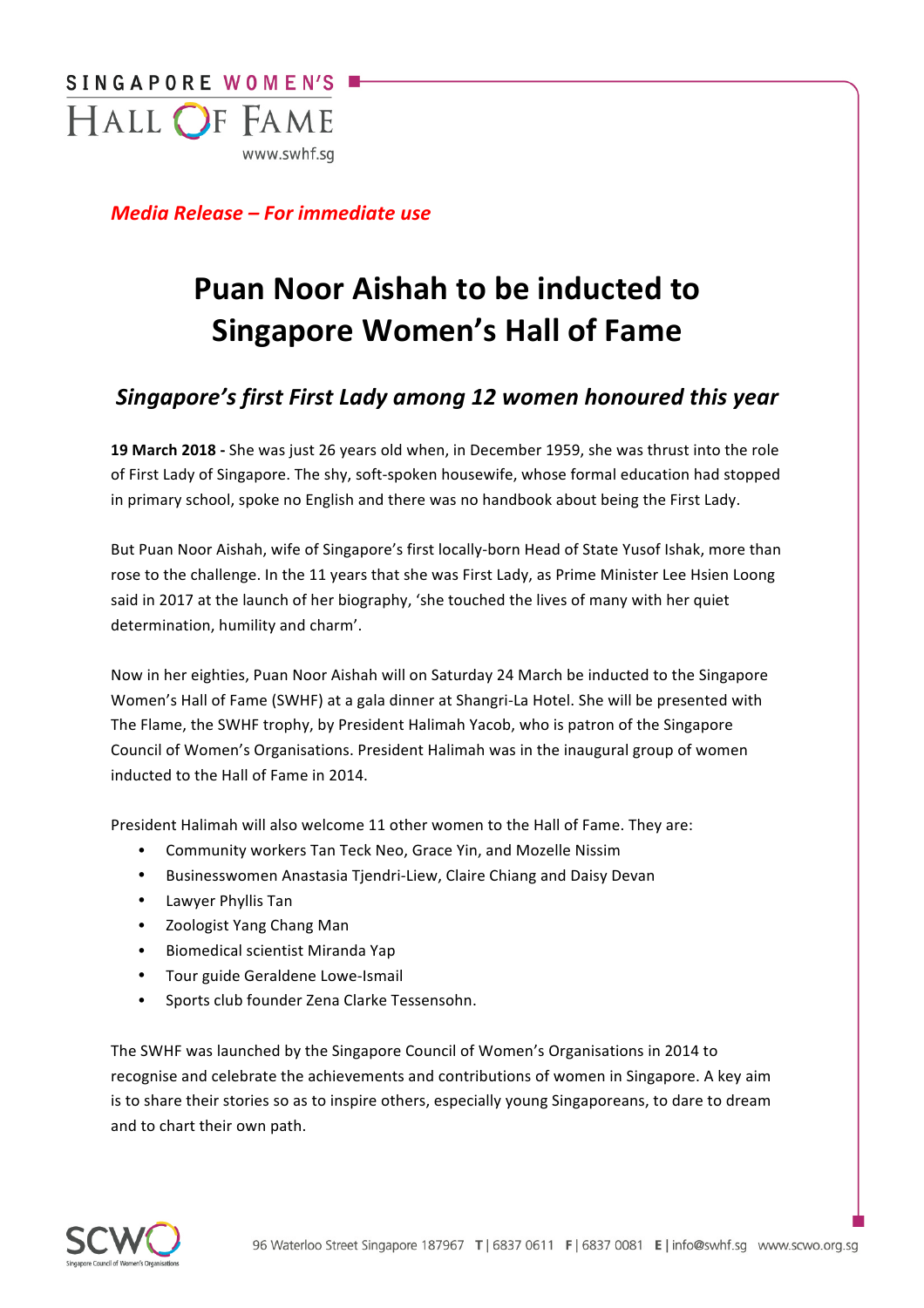# SINGAPORE WOMEN'S HALL OF FAME www.swhf.sa

Professor Tommy Koh, who chairs the SWHF Selection Panel, said: "Sharing the stories of our outstanding women will help to give our youth role models of strong and successful women, and inspire them to live their lives fully, to develop their passions and to follow their dreams. All the 12 women being inducted this year have very inspiring stories, and we are delighted to have them join the 140 women already in the Hall of Fame."

Asked for her reaction to being honoured, businesswoman Claire Chiang said: "An award is recognition. It motivates me to reflect on my next leap, about what I should do more that is different and new to empower women. This energises me.

"This may be the value of the Hall of Fame. Besides remembering the women achievers and feeling grateful to them for their contributions in building Singapore, the Hall of Fame fuels our imagination, and that of future generations, about strengthening this legacy.

"Achieving gender parity is about growing the number of achieving women to a size that makes our influence and opinions matter. This is a journey that has to be earned through our perseverance and collective commitment."

Anastasia Tjendri-Liew said: "I feel very honoured to be recognised and would like to dedicate this to every woman who has struggled and sacrificed, and I thank everyone who has supported me through the years, and of course, the Singapore Council of Women's Organisations.

"I see this as a wonderful way to encourage and motivate women and to recognise women's efforts and achievements across the different fields and industries. It serves as a wonderful reminder that women can achieve just as much and be as accomplished as men."

The SWHF induction ceremony and gala dinner is held in March every year by the SCWO as part of the celebrations of International Women's Day. Guests at the dinner will include women already in the Hall of Fame, women parliamentarians, foreign diplomats, senior civil servants and representatives of SCWO's member organisations.

Short profiles of this year's 12 inductees and a SWHF fact-sheet are attached. The full profiles of SWHF honourees are available at swhf.sg

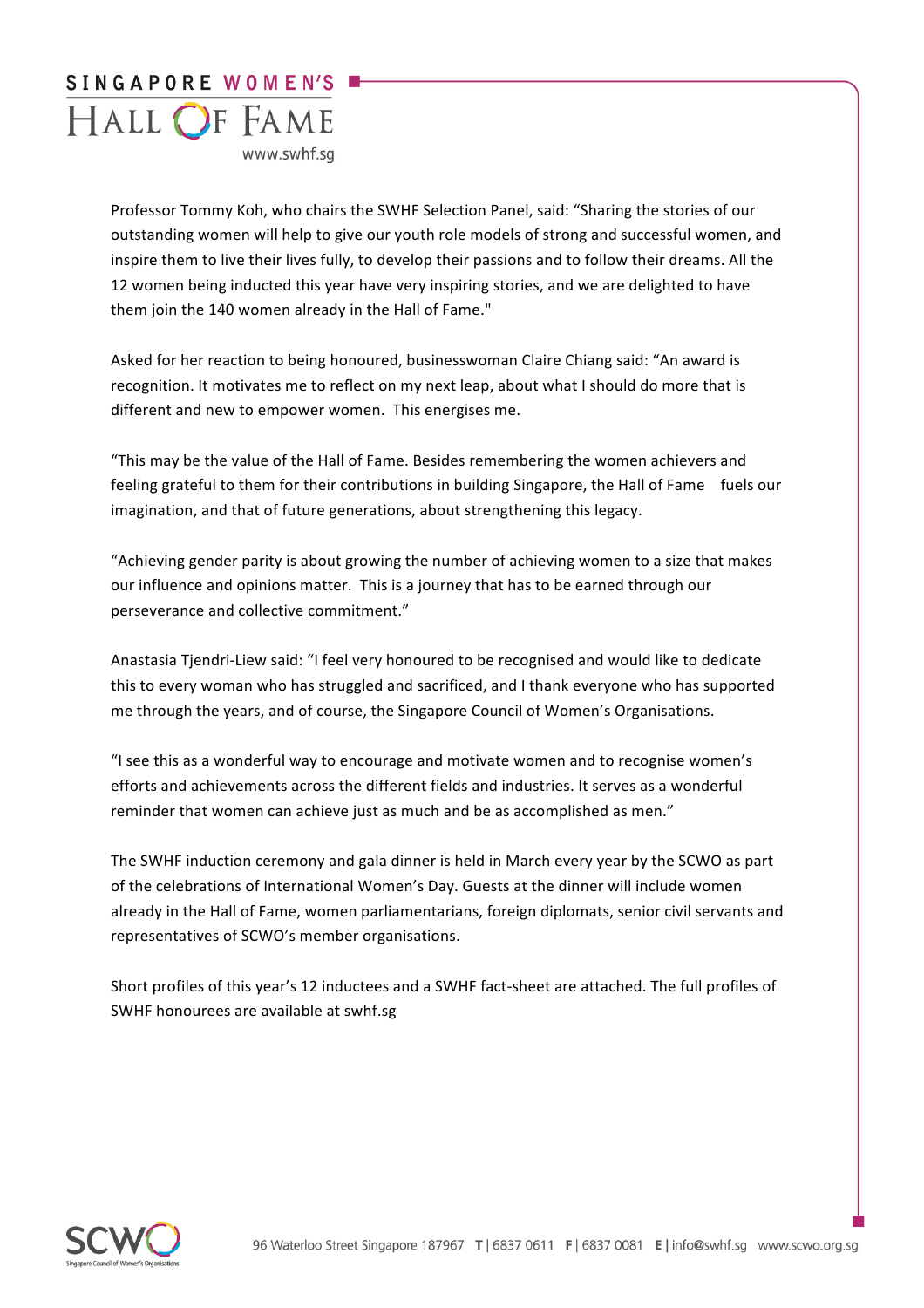# **TAN TECK NEO Philanthropist and pioneering community leader**

#### **Born: 1877 Died: 1978**

In 1915, at a time when well-born Chinese women in Singapore were rarely seen in public, Tan Teck Neo led some 20 women in setting up the Chinese Ladies' Association. An early project was to run a tea stall to raise funds for the Red Cross and St John's Ambulance. It was, as a newspaper noted, the first time 'Chinese ladies have come forward to assist in a public charity or other function of that kind'. Teck Neo's father, businessman Tan Keong Saik, believed girls should be educated and arranged for his three daughters to be tutored at home. Teck Neo was a quick learner who also imbibed her father's forward-thinking, liberal values. In 1900 she married Lee Choon Guan, a widowed businessman and philanthropist. He and Teck Neo entertained lavishly and travelled extensively. They were in England during the First World War and Teck Neo volunteered with the Red Cross. She received the MBE (Member of the Order of the British Empire) in 1919 for her wartime services. Later, she set up the Mrs Lee Choon Guan Trust Fund to support charity and promote education and training for girls and women. Teck Neo was a key member of Singapore's high society for many decades. Her parties were legendary. In 1978, she celebrated - as she had vowed she would – her 100th birthday. Two months later, she died.

# **MOZELLE NISSIM** *Grand Old Lady of Singapore's Jewish community*

#### **Born: 1883 Died: 1975**

Mozelle Nissim was born in 1883, the second of seven children of Sir Manasseh Meyer, a wealthy businessman who was considered the leader of the Jewish community in Singapore. After her mother's death, Mozelle helped to raise the younger children, and when she became an adult she helped her father host the many social events he held at their large home in Oxley Rise. Like her father, Mozelle had a deep commitment to helping the community. In 1929 she founded the Singapore Jewish Women's League. For more than a decade, the League raised funds to help those in need with their rent, food, medical and schooling costs. When Sir Manasseh died in 1930, Mozelle became the de facto leader of the Jewish community. While her chief concern was with the Jewish community, Mozelle was often approached to help with Singapore's wider community needs and she readily responded. During the 1920s, for example, she worked with other prominent women to raise funds for the St Andrew's Mission Hospital. The Japanese Occupation brought an end to the League's work as many members of the Jewish community either fled Singapore or were interned. It found new form after the war, in 1946, when Mozelle and other leaders of the community set up the Jewish Welfare Board. Mozelle passed away in July 1975, just a month after turning 92.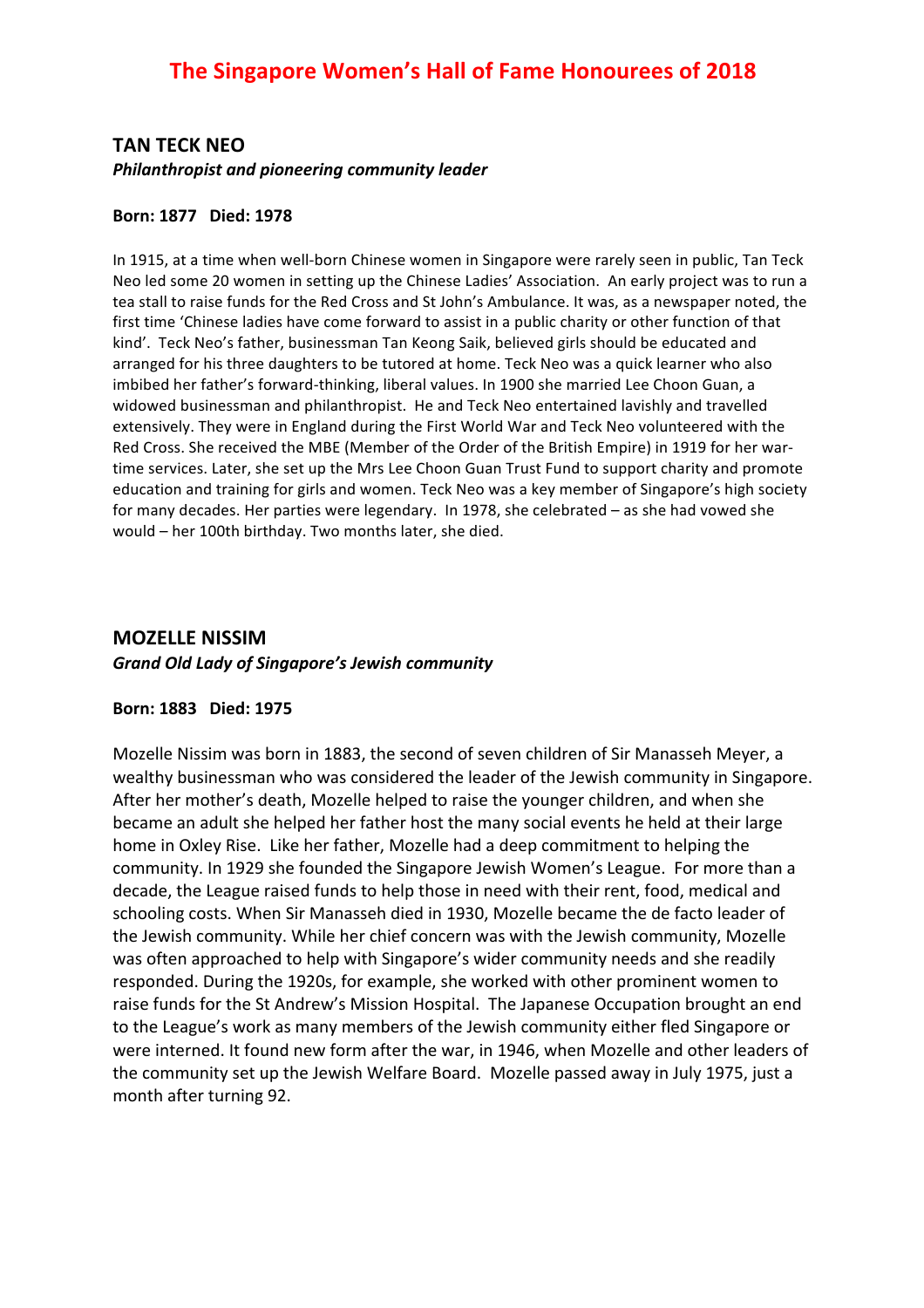# **GRACE YIN PEK-HA Pioneering community worker**

## **Born: 1884 Died: 1972**

When Grace Yin married Dr Lim Boon Keng in 1908 and moved from Amoy, China, to Singapore, she brought to the Colony an independence and activism that was then rarely seen among women. Just 24 years old when she married the much older Dr Lim, Grace was a confident young woman who settled easily into Singapore society. In 1915, she was one of the founding members of the Chinese Ladies' Association (CLA). Grace was the association's first treasurer and a key mover of many of their activities, organising bazaars and other fund-raising efforts for charitable causes. The Lims moved to Amoy in 1921 when Dr Lim became President of Amoy University. Upon their return to Singapore in 1937 when the Sino-Japanese war began, Grace helped to organise many donation drives for the China Relief Fund, which her husband headed. When Singapore fell to the Japanese in 1942, she was detained and tortured by the Japanese because of her work for the Fund. She was president of the CLA before the war, and in 1947 she led the effort to revive the association and resume its community work. In 1948 she was made a Justice of the Peace. She died in 1972, aged 88, from a stroke.

# **ZENA CLARKE TESSENSOHN**

Founder of Singapore's first sports club for girls

## **Born: 1909 Died: 1991**

In 1929, Zena Clarke Tessensohn and 11 other young Eurasian women who were keen to play competitive sports asked the Singapore Recreation Club, the all-male Eurasian sports club, to let women become members. The men said no. Fed up, the young women started their own club. The Goldburn Sports Club, open only to Eurasian girls, was launched. In 1930 it was renamed Girls Sports Club (GSC) and in 1931, having secured some land in Serangoon Road, it raised \$1,750 to build a clubhouse and sports facilities. Elected the GSC's honorary secretary in 1929, Zena remained in the post until 1942, when World War II put an end to the club's activities. The club restarted after the war with Zena as its president, a position she would hold for 44 years. In 1974, GSC lost its premises when the government took back the land. Bitterly disappointed, Zena and her members resolved to carry on even without their own premises. Membership, however, began to decline. Zena remained GSC president until 1991 when, aged 81, she stepped down. Some months later, she died. In her six decades at the club, Zena played a key role in popularising hockey, netball, tennis and other sports among the women of Singapore. The GSC finally ran out of steam in 1996 and was dissolved. But Zena's legacy lives on in the many women who excel in competitive sports in Singapore.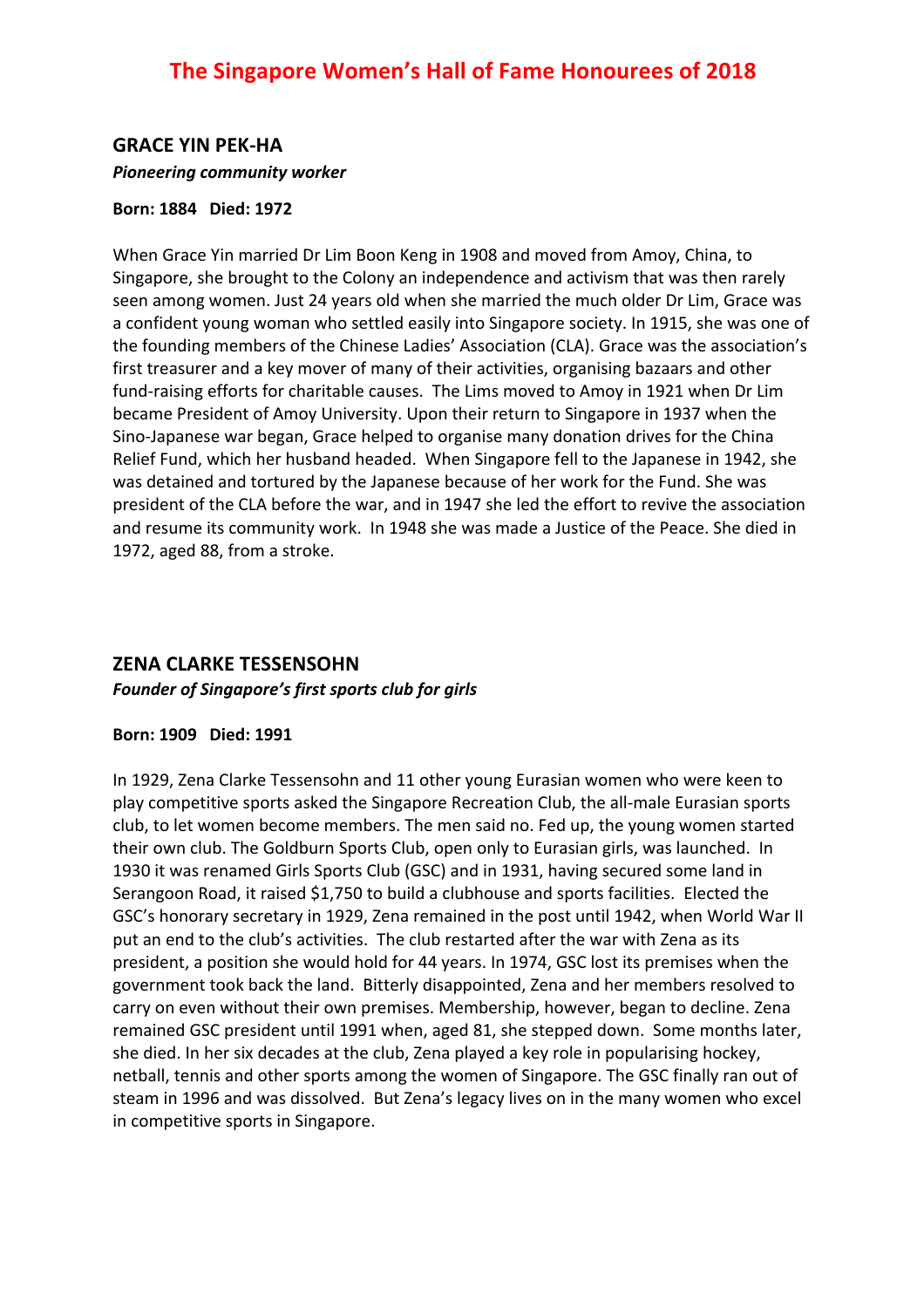# **DAISY DEVAN** *Singapore's Mother Music*

## **Born: 1928 Died: 2009**

Singapore's local music industry's golden era was the 1950s and 1960s, when there was a proliferation of singers and bands performing live and on radio and TV and releasing records that sold well. At the heart of the business was Daisy Devan, who in 1957 was the first Asian to head a record label in Southeast Asia. It was Daisy who, as EMI's Artistes and Repertoire Manager in Singapore, discovered and nurtured the career of The Quests, arguably the most successful local group of that time. She also discovered Sakura Teng and Rita Chao, and helped to shape the careers of Anita Sarawak, Tracy Huang, and Sharifah Aini, amongst many others. Daisy was running the operations of a rubber company when she was headhunted by recording giant EMI and sent for training in England. On her return, she set up Singapore's first record-pressing factory in Jurong and opened a string of retail outlets across the island. She also looked for talent, getting those that caught her eye and ear to come for auditions. Daisy retired from EMI in the early 1980s and, with her husband Albert Devan, then started and ran for many years one of Singapore's first health food stores. Following her husband's death, she led a quiet life. She died, aged 81, in 2009.

# **PUAN NOOR AISHAH**

*Singapore's first First Lady*

## **Born: 1933**

She was just 26 years old when, in December 1959, she was thrust into the role of First Lady of Singapore. The shy, soft-spoken housewife, whose formal education had stopped in primary school, spoke no English and there was no handbook about being the First Lady. But Puan Noor Aishah, wife of Singapore's first locally-born Head of State Yusof Ishak, more than rose to the challenge. She calmly went about transforming the character of the Istana, giving it a Singaporean flavour. She took English lessons. She organised receptions for visiting dignitaries and she got involved in a host of voluntary organisations and community activities. In 1964, the Government awarded her with the Distinguished Service Medal for her 'active and dedicated' interest in social welfare. Born in Selangor, Malaysia, in 1933, Noor Aishah grew up in Penang with her adoptive parents. In 1949, when she was 16, she married the much older Yusof bin Ishak, founder of the Malay-language newspaper Utusan Melayu. They lived a simple life for 10 years. When Singapore gained self-governance in 1959, Yusof Ishak was persuaded to become the Head of State, replacing the colonial Governor. Noor Aishah supported her husband in all he had to do as Singapore's President. When his health began to fail, she took on many of his social responsibilities. Upon her husband's death in 1970, Parliament voted to pay her a pension for life – the only First Lady to be so honoured and appreciated.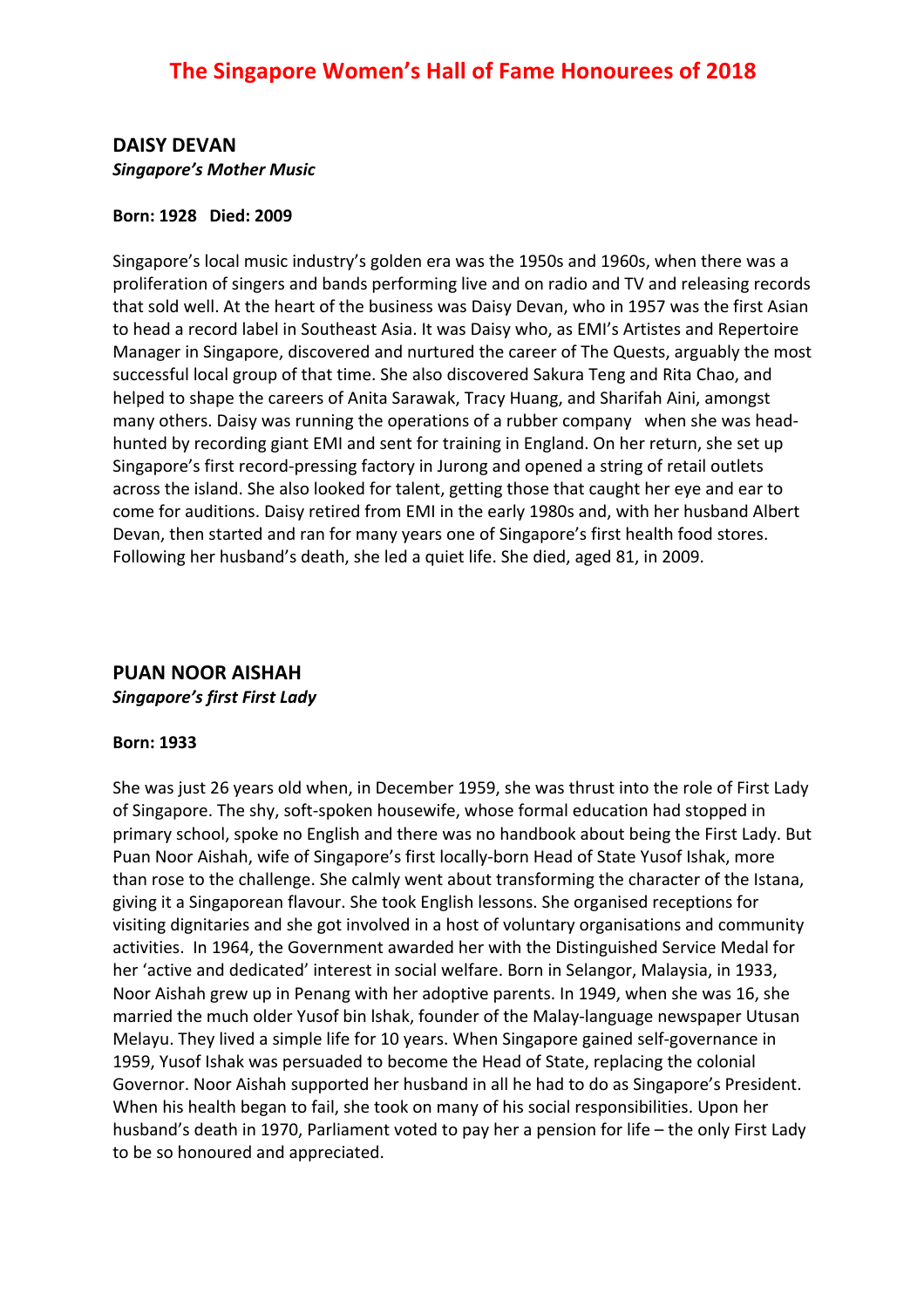# The Singapore Women's Hall of Fame Honourees of 2018

## **PHYLLIS TAN POH LIAN First woman president of the Law Society**

#### **Born: 1933**

When Phyllis Tan completed her schooling at Raffles' Girls School in 1950, the principal, an Englishwoman, asked what she planned to do. Without any hesitation, Phyllis said she was going to study law. "Bloodsucker," was the principal's response. The disdain shown by the principal for the legal profession did not deter Phyllis. Her father was a lawyer, and as a child she knew that she too wanted to be a lawyer. Seventeen years later, in 1967, Phyllis was the only woman council member when the Law Society was established. She was re-elected to the council in 1974, 1975, 1977 and 1978. In 1979, she became the Law Society's president, the first woman to hold the post. Phyllis was active in legal education, giving tutorials as a part-time lecturer for conveyancing as well as advising on the syllabus for the Bachelor of Laws degree at the then University of Singapore. She was a member of the Board of Legal Education in the 1970s, and from 1970 to 1975 she was a member of the Law Society's Conveyancing sub-committee. In 2010, the Law Society presented Phyllis with the CC Tan Award, which is presented annually to the lawyers considered to best exemplify the ideals of honesty, fair play, and personal integrity.

## **GERALDENE LOWE-ISMAIL** *Pioneering tour guide*

#### **Born: 1938**

For nearly 50 years, Geraldene Lowe-Ismail walked the streets of Singapore, taking tourists and Singaporeans on heritage tours packed with lively, detailed information about the island's buildings, roads, neighbourhoods, culture and people. Geraldene was the first to conduct walking tours in Singapore, and her knowledge of the island and its history is so encyclopaedic that, shortly after Singapore became independent in 1965, she was asked to help train tour guides and to be part of the team that shaped a 50-week training programme for tour guides. The programme is still being used today. Geraldene's career in the travel industry began in 1956 when, after completing a secretarial course, she first worked for Air India and then joined trading giant Anglo-French in 1957 when it started a travel agency. Some years later, she was asked by air conditioning company Carrier to set up a travel agency. When she married in 1967, she became a freelance tour guide. Wanting visitors to experience the real Singapore, she created and conducted walking tours that took people through the ethnic neighbourhoods, highlighting the unique architecture and traditional festivals. Geraldene wrote the 1988 book *Chinatown Memories* and is planning one about Orchard Road. In 2014 she received the Lifetime Achievement award for outstanding contribution to tourism at the Singapore Experience Awards.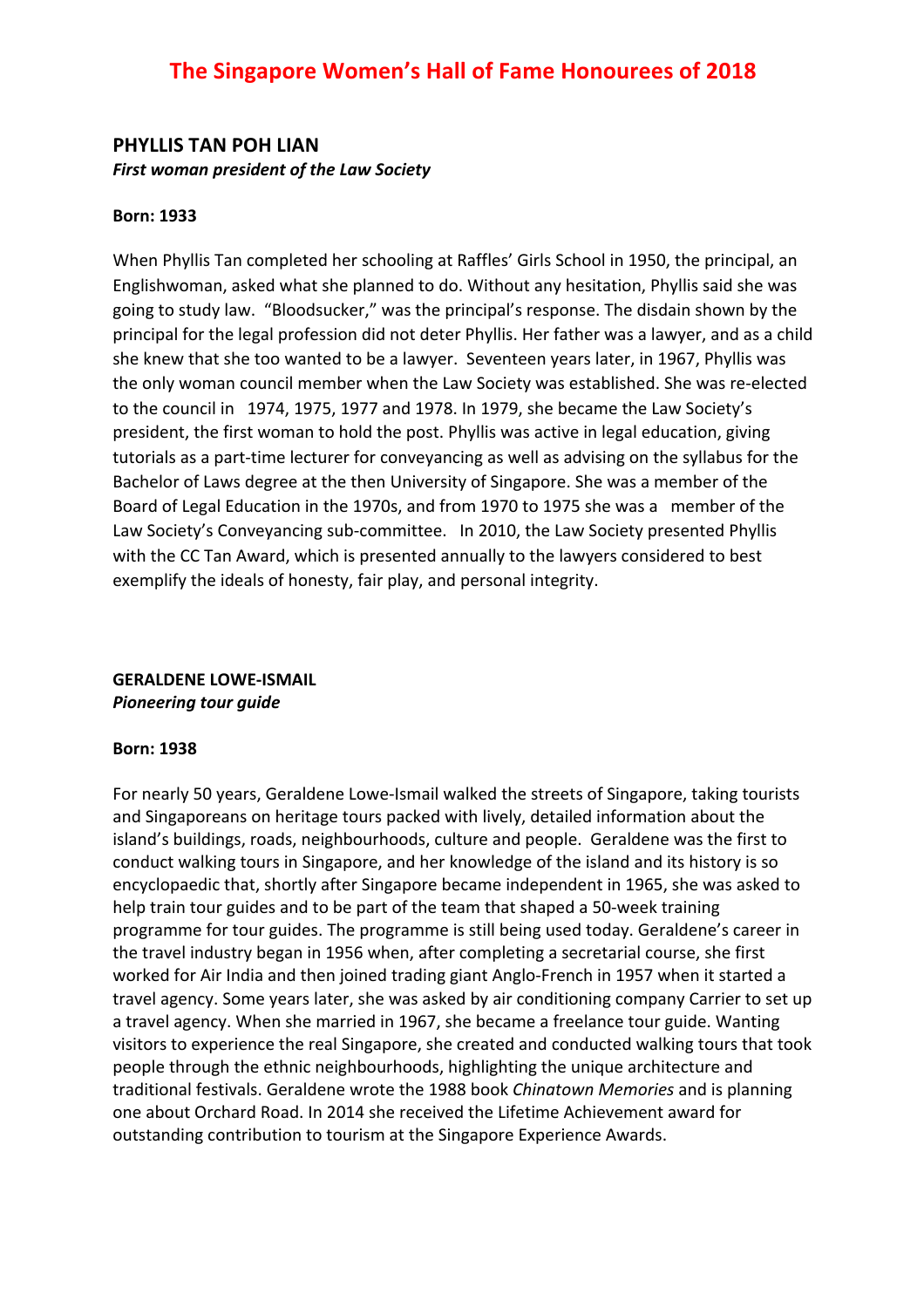# **YANG CHANG MAN Protector of the Raffles Collection**

### **Born: 1944**

If not for Yang Chang Man, the priceless and irreplaceable Raffles Collection could have been lost to the world. It is the largest and most comprehensive collection of Southeast Asian wildlife. Many specimens were collected long ago from places in the region where the natural habitat has disappeared, and some wildlife species have become extinct. Housed for years at Singapore's National Museum, the collection was moved in 1972 to the then University of Singapore when it was decided the museum would concentrate on art and anthropology. For the next 16 years, some 126,000 animal specimens were shuttled in wooden crates to various places. During this time, the collection was looked after by zoologist and curator Yang Chang Man and her small team. It was a difficult task as the premises were run-down, with poor ventilation. Chang Man and her staff worked hard to ensure the collection was not damaged beyond repair. In 2015, the collection moved into the Lee Kong Chian Natural History Museum at Kent Ridge. The museum aims to be a leader in Southeast Asian biodiversity research, education and outreach. That it has at its core the irreplaceable items of the Raffles Collection is largely because of Chang Man. An expert on aquatic bugs who has discovered more than 30 new species in the region, she is now an honorary research associate at the museum.

# **ANASTASIA TJENDRI-LIEW** Founder of one of Singapore's most successful bakery chains

#### **Born: 1947**

Growing up in Palembang, Indonesia, Anastasia Tjendri-Liew's dream was to be a pharmacist. Little did she know that she would, instead, found one of Singapore's most successful bakery chains. The third of eight children of a provision shop owner and his homemaker wife, Anastasia learnt to cook from her mother. After secondary school, she did a six-month baking and cooking course and then ran small cooking classes at the family home. In 1970, Anastasia came to Singapore where she met and married Johnson Liew, whose family had moved to Singapore from Indonesia when he was five. Anastasia settled into domestic life in their Marine Parade flat. But the oven beckoned, and in 1975 she started to make cakes and *kueh lapis*, selling them to friends. Demand grew, and she began to supply her products to shops and supermarkets. Then, in 1979, health inspectors told her she could not continue her business from her home kitchen. She immediately stopped baking. But customers kept asking for her cakes and *kueh*, so she opened a shop in Marine Terrace and named it Bengawan Solo. She now has more than 40 outlets. In 1998, Anastasia was the first recipient of the Association of Small and Medium Enterprises' Woman Entrepreneur of the Year Award. She was awarded the Public Service Medal in 2008.